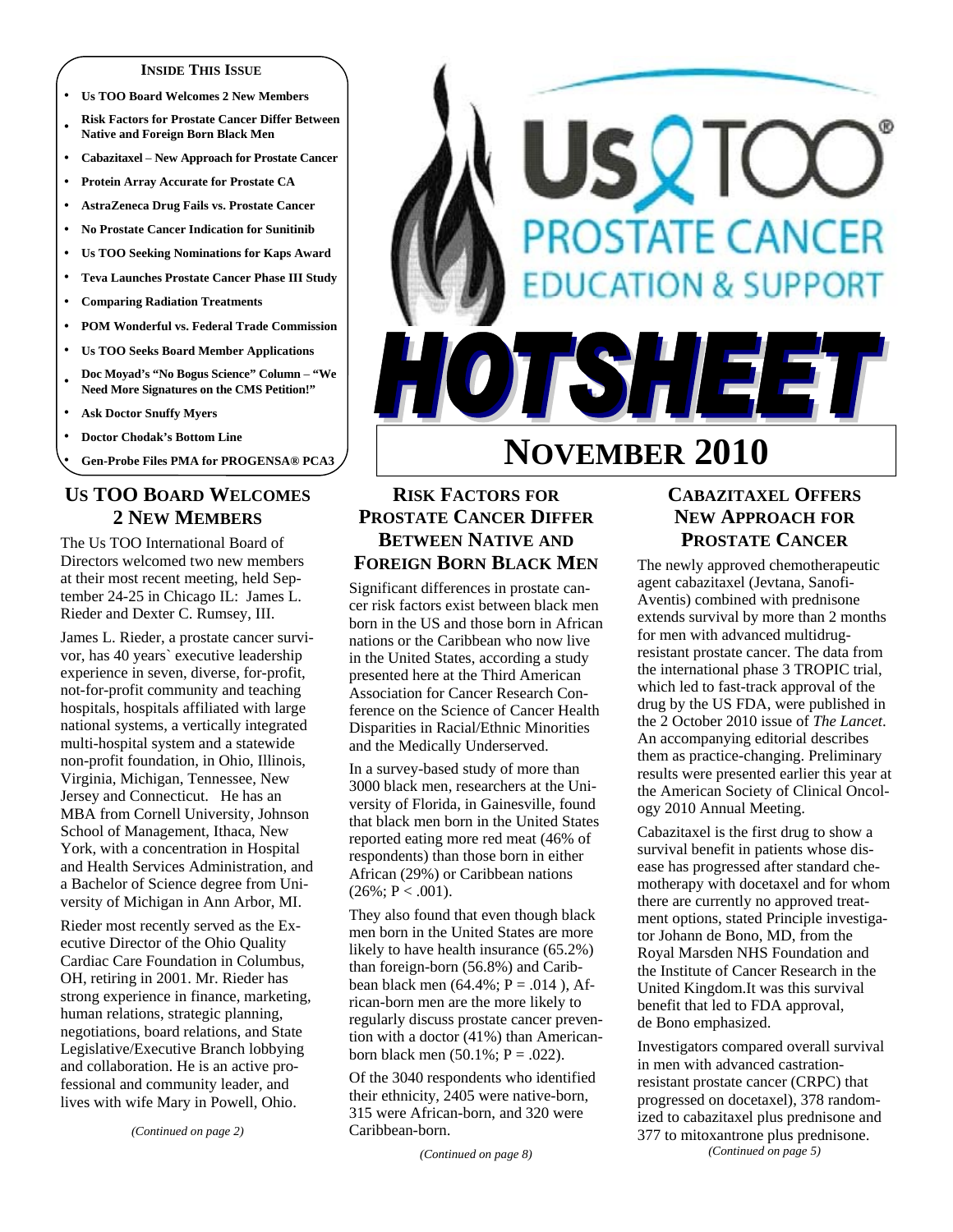THIS ISSUE OF THE US TOO PROSTATE CANCER HOTSHEET IS MADE POSSIBLE BY CHARITABLE CONTRIBUTIONS FROM



# **MILLENNIL**

# *AND PEOPLE LIKE YOU!*

ITEMS CONTAINED IN US TOO PUBLICATIONS ARE OBTAINED FROM VARIOUS NEWS SOURCES AND ED-ITED FOR INCLUSION. WHERE AVAILABLE, A POINT-OF-CONTACT IS PROVIDED.

REFERENCES TO PERSONS, COMPANIES, PRODUCTS OR SERVICES ARE PROVIDED FOR INFORMATION ONLY AND ARE NOT ENDORSEMENTS. READERS SHOULD CONDUCT THEIR OWN RESEARCH INTO ANY PERSON, COMPANY, PRODUCT OR SERVICE, AND CONSULT WITH THEIR LOVED ONES AND PERSONAL PHYSICIAN BEFORE DECIDING ON ANY COURSE OF ACTION.

THE INFORMATION AND OPINIONS EXPRESSED IN THIS PUBLICATION ARE NOT RECOMMENDATIONS FOR ANY MEDICAL TREATMENT, PRODUCT SERVICE OR COURSE OF ACTION BY US TOO INTERNATIONAL, INC., ITS OFFICERS AND DIRECTORS, OR THE EDITORS OF THIS PUBLICATION. FOR MEDICAL, LEGAL OR OTHER AD-VICE, PLEASE CONSULT PROFESSIONAL(S) OF YOUR **CHOICE** 

*HOTSHEET* EDITORIAL TEAM: JONATHAN MCDERMED, PHARMD PAMELA BARRETT THOMAS N. KIRK

#### US TOO INTERNATIONAL STAFF:

THOMAS N. KIRK, PRESIDENT AND CEO PAMELA BARRETT, DEVELOPMENT DIRECTOR TERRI GIBBONS, CHAPTER SVCS PROG MANAGER, **NEW TOLL FREE PHONE #: 1-877-978-7866** JAQUELINE KONIECZKA, OFFICE MANAGER RYAN MAGUIRE, COMMUNICATIONS

**COORDINATOR** 

#### US TOO BOARD OF DIRECTORS:

*EXECUTIVE COMMITTEE/OFFICERS* FRED MILLS, CHAIRMAN KAY LOWMASTER, MSW, LCSW, VICE-CHAIR CARL FRANKEL, ESQ., SECRETARY DAVID P. HOUCHENS, PHD, TREASURER RIDGE TAYLOR, ASSISTANT TREASURER/SECRETARY

*DIRECTORS:*  GREG BIELAWSKI JERRY HARDY JEAN JEFFRIES DAVID M. LUBAROFF, PHD RICK LYKE, APR JAMES L. RIEDER DEXTER C. RUMSEY III THOMAS N. KIRK, PRESIDENT AND CEO

US TOO INTERNATIONAL, INC. IS INCORPORATED IN THE STATE OF ILLINOIS AND RECOGNIZED

AS A 501(C)(3) NOT-FOR-PROFIT CHARITABLE CORPORATION **DONATIONS / GIFTS TO US TOO ARE TAX DEDUCTIBLE**

5003 FAIRVIEW AVE. DOWNER'S GROVE, IL 60515 PHONE: (630) 795-1002 / FAX: (630) 795-1602

**WEBSITE: WWW.USTOO.ORG**

COPYRIGHT 2010, US TOO INTERNATIONAL, INC. *James L. Rieder, New Director Dexter C. Rumsey, III, New Director* 

#### **NEW BOARD MEMBERS**

*(Continued from page 1)* 

Dexter C. Rumsey, III, was diagnosed with prostate cancer in July 2007 and had a radical prostatectomy. After a recurrence in 2009, he has been managing the disease with radiation and hormone therapy.

In addition to being an estate planner, estate tax attorney, and founding partner of law firm Rumsey & Bugg, he has served as president of two charitable organizations. His leadership experience includes membership on the board of directors for numerous professional and civic organizations.

After graduating from the University of North Carolina, Chapel Hill with a degree in Political Science, he served state -side and in Vietnam with the United States Marine Corps, attaining the rank of captain. While serving in Vietnam he was exposed to Agent Orange, proven to be a contributing factor in the development of prostate cancer.

In 1971 he earned his law degree from the University of Virginia School of Law. From 1978 to 1982 he a member and chairman of Board of Governors, Virginia State Bar Trusts and Estates Section, and received the Walker Award for Exemplary Service from the Virginia Bar Association in 2002.

Mr. Rumsey is an avid off-shore sailor and sailed across the Atlantic in the summer of 2004. He also enjoys hunting duck and quail. He resides in Irvington, Virginia, with his wife Bonnie. They have two children and five grandchildren.



*James L. Rieder, New Director* 

## **PROTEIN ARRAY ACCURATE FOR PROSTATE CA**

A panel of prostate cancer-derived autoantibodies distinguished cancer from benign prostatic hyperplasia and healthy tissue with greater than 90% accuracy, according to a preliminary report from the 2010 American Association for Cancer Research meeting.

The functional protein microarray had similar accuracy for detecting cancer (sensitivity) and for ruling it out when used to evaluate noncancerous tissue (specificity).

Prostate specific antigen (PSA) testing also has a sensitivity of about 90% but a specificity of less than 50%, John Anson, PhD, said at a press briefing during the American Association for Cancer Research International Conference on Molecular Diagnostics in Cancer Therapeutic Development.

"What that means is there are lots of potential false-positives," said Anson, of Oxford Gene Technology in the UK. "What that translates to in clinical practice is that a lot of men are going on for unnecessary diagnostic procedures, such as needle biopsies, and even radical prostatectomy, which perhaps are not required. Biomarker panels offer the potential to significantly improve detection of prostate cancer."

Interest in the diagnostic potential of protein microarrays has grown with the recognition that many disease states produce autoantibodies years before symptoms appear. Autoantibodies are

*(Continued on page 4)* 

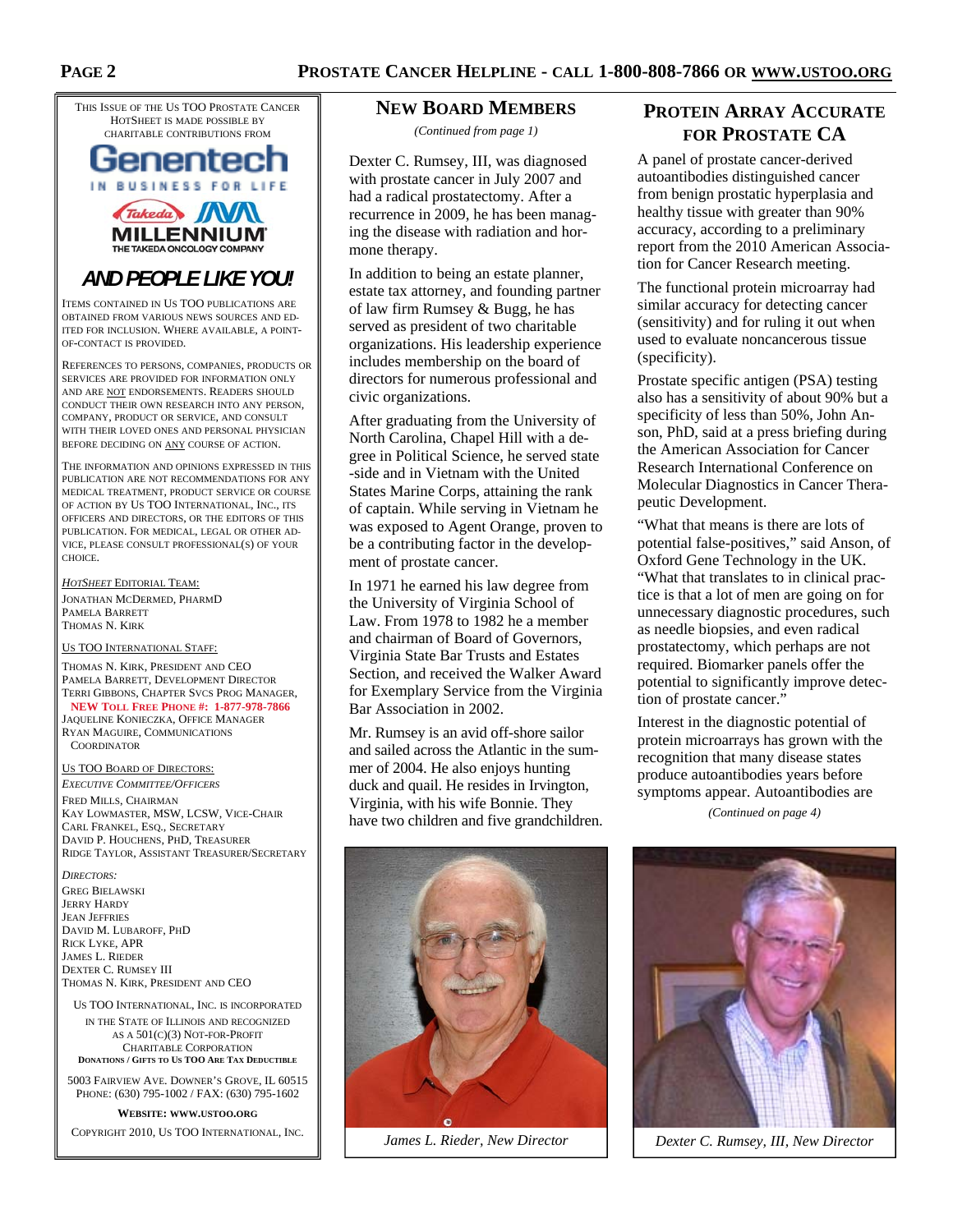# **ASTRAZENECA DRUG FAILS IN PROSTATE CANCER TRIAL**

AstraZeneca's experimental prostate cancer pill zibotentan failed to improve survival in a late-stage clinical trial, dealing a fresh blow to the company's oncology pipeline. As a result, Astra-Zeneca plans no regulatory submissions for zibotentan at this time..

The failure of zibotentan to improve overall survival in the Phase III study follows similarly unsuccessful trials for two other AstraZeneca pills, Recentin® for colon cancer earlier this year and vandetanib in lung cancer in 2009. Vandetanib has since gone on to show benefits in thyroid cancer, a smaller potential market.

Zibotentan, a once-daily tablet, is being studied in more than 3,000 men with prostate cancer in a programme of clinical trials. Two other studies looking at the medicine in different settings are still ongoing.

*Reuters(UK), 27 September 2010* 

## **NO PROSTATE CANCER INDICATION FOR SUNITINIB**

A phase IIIa trial of the tyrosine kinase inhibitor Sutent® in patients with advanced castration-resistant prostate cancer (CRPC) was halted for lack of efficacy, Pfizer, the drug's manufacturer announced. The trial tested sunitinib in combination with prednisone in patients with disease progression while treated with docetaxel-based chemotherapy. Prednisone alone was the active control.

"This planned interim analysis helped us determine that the combination of sunitinib with prednisone would not ultimately improve the overall survival of men with advanced stage, CRPC," according to a press release from Pfizer.

Sunitinib, which targets intracellular signaling triggered by the vascular endothelial and platelet-derived growth factor receptors, is currently approved for gastrointestinal stromal tumors and for advanced/metastatic renal cell carcinoma. More indications for sunitinib have been sought, but so far have come up short.

A phase III trial of the drug as adjuvant therapy in patients with renal cell carcinoma is continuing, Pfizer said. *MedPage Today, 28 September 2010* 

#### **US TOO SEEKING NOMINATIONS FOR 3RD ANNUAL EDWARD C. KAPS HOPE AWARD**

Would you like to recognize someone who volunteers with your local Us TOO support group chapter that has made a difference in your life and in the lives of others battling prostate cancer? If so, please submit a letter of nomination to Us TOO by Friday, November 12, 2010.

**The Edward C. Kaps Hope Award is**  given to *"An Outstanding Leader in an Us TOO Support Group Who Has Shown Unselfish, Dedicated Service to Prostate Cancer Survivors and their Families."* The award was created by and named for Ed Kaps, one of the organizing and founding Board Members of Us TOO International. He remains a Director Emeritus of Us TOO.

*Who can be nominated?* Any Us TOO International support group volunteer can be nominated. Nominees can include, but are not limited to, support group leaders, leaders of your spouse/ companions group, special event volunteers, or any other volunteer whose leadership and commitment is vital to the success of your chapter. The size of your support group is not a criteria, the size of the heart of your nominee is!

*How to make a nomination:* Please send a letter of nomination, 500 words or less, indicating why your nominee should be considered. You will want to indicate the positive impact that this person has had on the life of your chapter, and how men and their families have benefited from their committed service. Also, please list the location and

#### **TEVA LAUNCHES PROSTATE CANCER PHASE III STUDY**

Teva Pharmaceutical Industries Ltd. and OncoGenex Pharmaceuticals, Inc. reported the initiation of Synergy, a global Phase III trial evaluating custirsen as first line therapy for the treatment of castrateresistant prostate cancer (CRPC).

Custirsen utilizes second-generation antisense technology, licensed from Isis Pharmaceuticals, to target and inhibit clusterin production, a protein involved in resistance of tumors to treatments. The clinical trial will be conducted in approximately 125 cancer centers and with designated recruitment of 800 men with metastatic CRPC progression and require first-line docetaxel/prednisone

name of the Chapter that this individual represents.

Please email your letter or form to Terri Gibbons, Program Manager at terri@ustoo.org or mail to the Us TOO Charlotte NC Office**: Terri Gibbons, 105 N. Tanninger Road, Mount Holly, North Carolina, 28120.** 

**Letters of nomination must be received no later than November 12 and will be reviewed by the Us TOO Awards Committee.** Awardees will be announced November 19 and invited to attend the Us TOO Annual Meeting in Chicago on Friday evening December 3, 2010 in Chicago.

Person(s) selected for the Edward C. Kaps Hope Award will receive:

- An Us TOO International Logo Watch
- **Honorary Plaque**
- Name engraved on our Hope Award plaque in the Us TOO home office and receive special recognition in an upcoming edition of our Hot Sheet.

Past awardees included: (2009) Russ Gould, Bill Stevens, Johnny Payne, Rex Zeiger, and in memoriam, Bill Boyd; (2008) Stan Rosenfeld, Ralph Valle, Shirley Grey, Chuck Maack, Bill Blair, and in memoriam, Jack Pais and Harry Pinchot.

We look forward to sharing the stories of the new nominees in upcoming issues of the *HotSheet*, the Us TOO webpage, the *Chapter News!* and in an email blast.

chemotherapy. Patients will be randomized to receive either docetaxel/ prednisone plus custirsen or with docetaxel/prednisone alone. The main goal of the study is to see if overall survival is longer in patients receiving custirsen.

The co-principal investigator is Dr. Johann de Bono, who is affiliated with Institute of Cancer Research and The Royal Marsden Hospital, London.

The current study is the second of three planned. Custirsen has received Fast Track designation from the US FDA.

*< www.globes-online.com>,* 

*3 October 2010*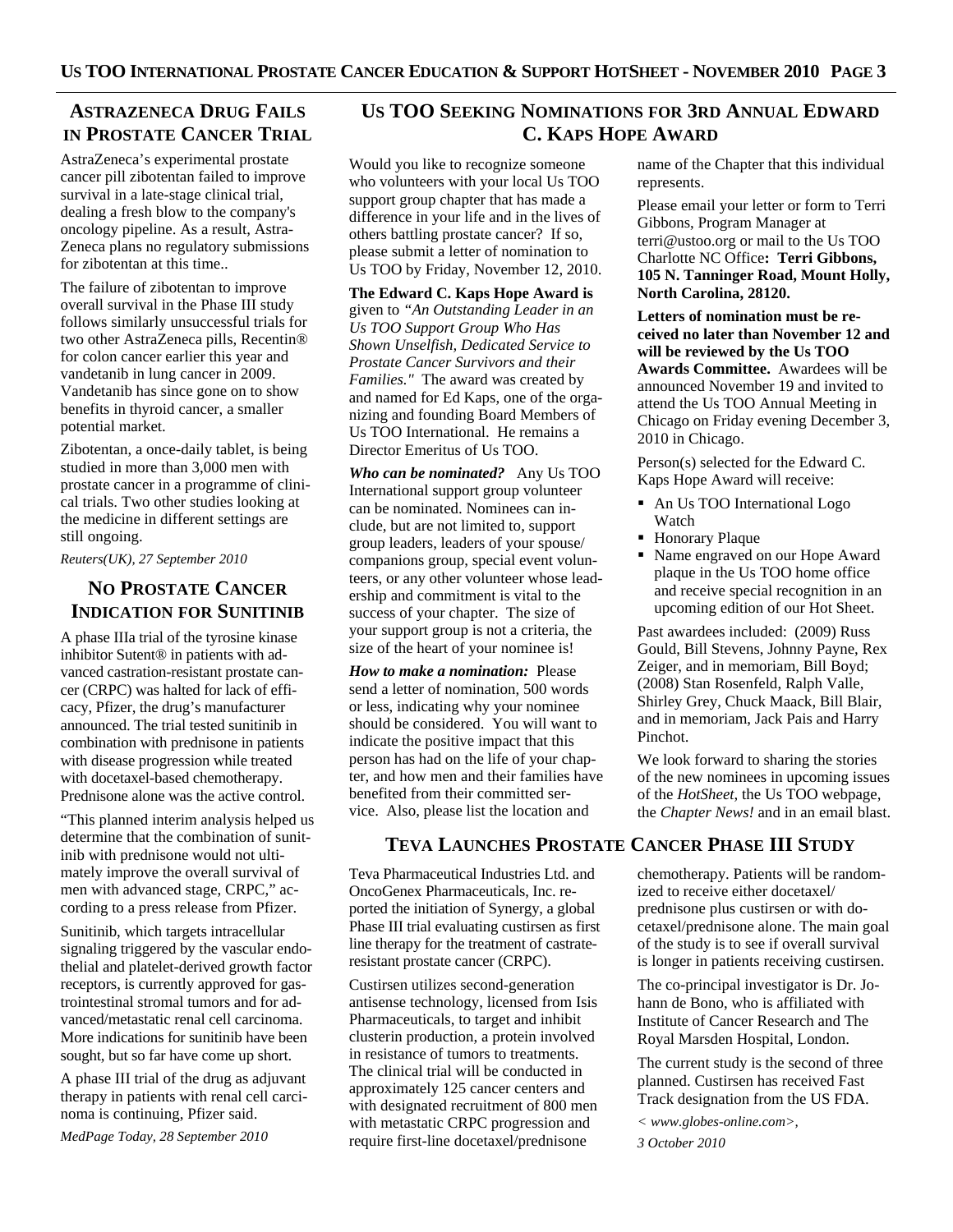#### **COMPARATIVE EVALUATION OF RADIATION TREATMENTS FOR CLINICALLY LOCALIZED PROSTATE CANCER: A RECENT UPDATE BY MEDICARE**

The Coverage and Analysis Group at the Centers for Medicare and Medicaid Services (CMS) requested a report from The Technology Assessment Program (TAP) at the Agency for Healthcare Research and Quality (AHRQ). The report is based on research conducted by the Tufts Evidence-Based Practice Center under contract to AHRQ.

The report included randomized controlled trials and non-randomized direct comparative studies of men with clinically localized disease that reported clinical outcomes for T1 or T2 disease. Single cohort studies, adjuvant, salvage, or post-prostatectomy RT studies, and studies evaluating androgen deprivation therapy were excluded.

The intervention of interest was RT used as a first line treatment of prostate cancer. The treatments included various forms of external beam RT (intensitymodulated RT, conformal RT, stereotactic body RT including CyberKnife®, and proton beam), and brachytherapy (permanent seed implantation and high dose rate temporary brachytherapy).

The treatments reviewed also included combination RT approaches, such as external beam RT with brachytherapy

#### **PROTEIN ARRAY FOR PROSTATE CANCER** *(Continued from page 2)*

easily detected in blood samples, which entail minimal invasiveness.

The technology employed by Anson and colleagues allows assessment of autoantibodies that bind simultaneously to more than 1,000 microarrayed proteins selected because of their association with disease. Advanced data analysis techniques are used to sort proteins according to their association with disease states and their ability to discriminate between disease and normal states.

For the prostate cancer test, researchers began with a microarray of 925 proteins, which they used to evaluate blood samples from 73 patients with prostate cancer, 37 healthy individuals, and 23 men with BPH. Repeated testing pared the 925 proteins down to arrays of 15 or fewer proteins. With further refinement, the panel eventually could separate cancer from benign conditions with greater than 90% sensitivity and specificity.

boost. Outcomes of interest included overall and prostate cancer-specific survival, metastatic and/or clinical progression free survival, freedom from biochemical (PSA) failure, quality of life, bowel and urinary toxicities, and sexual dysfunction.

From the included studies, the report extracted information on patient samples, RT characteristics (e.g., type of RT (proton vs. photon), source of RT (linear accelerator, Cobalt-60, internally planted radioactive seeds), dose, number of fractions, and manufacturer of device), treatment planning algorithm, outcomes (clinical and biochemical), adverse events, and study design.

AHRQ used a 3-grade (A, B, C) rating system to rate the quality of each individual study. They also used a 3 category rating system (high, moderate, insufficient) to assess the overall strength of evidence for the outcomes reported in each of the comparisons.

According to the AHRQ report, definitive benefits of RT compared to no treatment or no initial treatment for localized prostate cancer could not be determined because available data were insufficient. Data on comparative effec-

"Biomarker panels may offer better performance than single markers, such as PSA," said Anson. "Early disease detection by means of autoantibodies could increase cure rates for a variety of diseases. Patient acceptability should be good because collection of blood samples is a relatively noninvasive process."

Investigators have expanded evaluation of the test in a follow-up study involving more than 1,800 specimens, including men with prostate cancer, as well as a 1,200-person control group that includes healthy men and those with BPH and other interfering conditions.

Diagnostics based on biomarker panels have potential application in other diseases. Prototype tests have generated promising results in preliminary studies related to systemic lupus erythematosus and non-small cell lung cancer.

*MedPage Today, 30 September 2010* 

tiveness between different forms of RT (BT, EBRT, SBRT) are also inconclusive whether one form of RT is superior to another form in terms of overall or disease-specific survival.

Studies suggest that higher EBRT dose results in increased rates of long-term biochemical control than lower EBRT dose. EBRT administered as a standard fractionation or moderate hypofractionation does not appear to differ with respect to biochemical control and late genitourinary and gastrointestinal toxicities. Available data suggest that BT might be associated with an increase in genitourinary toxicity compared with EBRT. BT appears to be largely comparable to EBRT in the rates of gastrointestinal toxicity. However, more and better quality studies are needed to either confirm or refute these suggested findings.

The report includes 8 appendices having in-depth comparisons between the various RT modalities, 13 data tables and 5 graphic figures. Overall, the report reviewed 74 peer-reviewed references.

The full report can be accessed at the CMS website: <www.cms.gov/ coveragegeninfo/downloads/ id69ta.pdf>.

## **POM WONDERFUL CHARGED WITH SELLING 'SNAKE OIL'**

Despite being rich in antioxidants, pomegranate juice is probably not an effective treatment for heart disease and other serious health conditions. At least according to a Federal Trade Commission (FTC) lawsuit filed in September 2010 against POM Wonderful LLC, which makes POM Wonderful 100% Pomegranate Juice and POMx supplements, among other products made from the fruit.

In response, POM Wonderful issued a statement, which appears separately in the first panel of page 5.

The FTC said POM Wonderful violated trade laws by making "false and unsubstantiated claims" that its products will prevent or treat heart disease, prostate cancer, and erectile dysfunction. "Contrary to POM Wonderful's advertising, the available scientific informa- *(Continued on page 5)*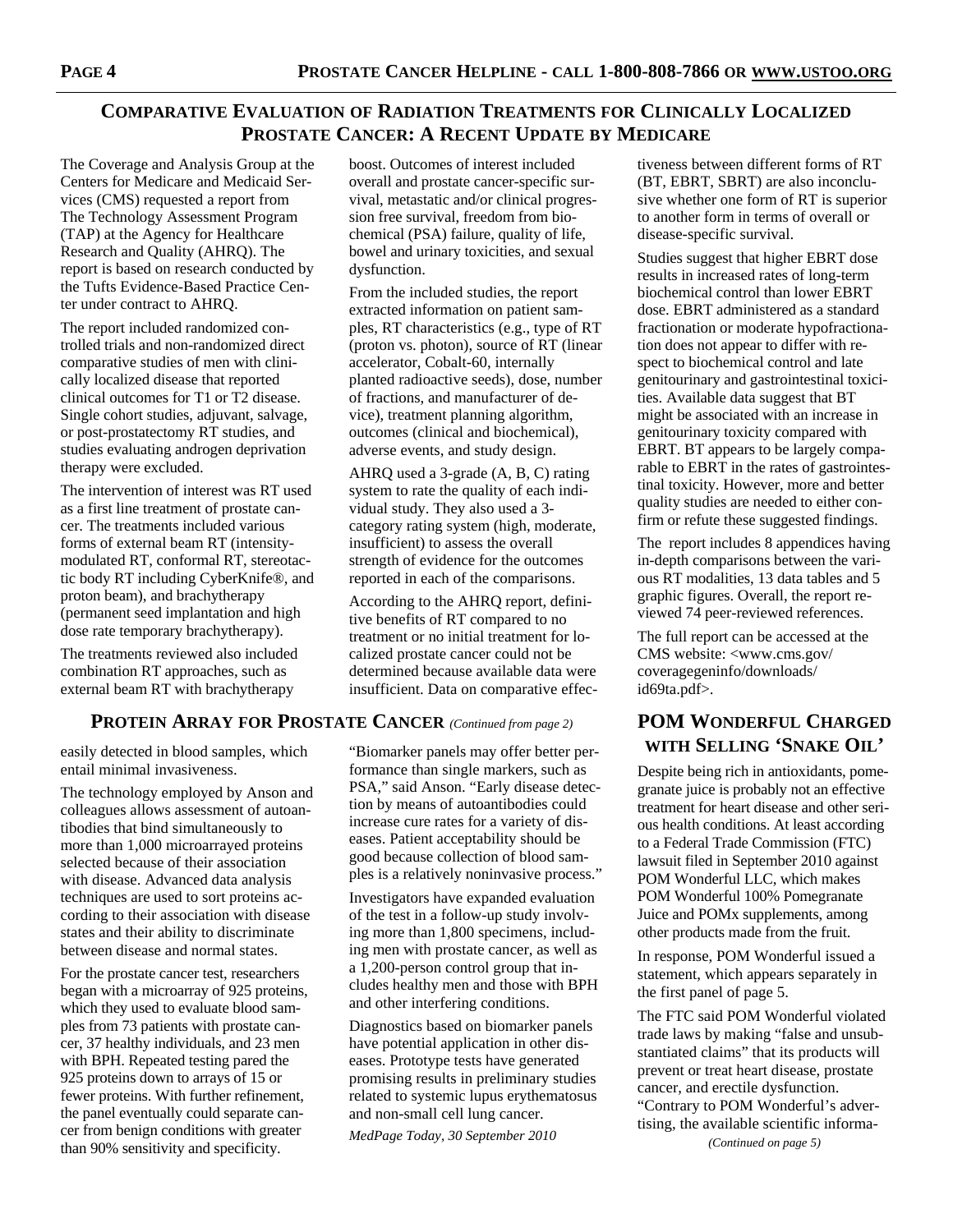#### **'SNAKE OIL'**

*(Continued from page 4)* 

tion does not prove that POM Juice or POMx effectively treats or prevents these illnesses" said David Vladeck, director of the FTC's Bureau of Consumer Protection.

The FTC wants to make any future claims about the health benefits of pomegranate juice subject to verification by the Food and Drug Administration, according to the agency's complaint.

Matt Tupper, POM Wonderful's president, was named in the FTC complaint, along with fellow executives Stewart Resnick and Lynda Resnick. The agency also charged a POM Wonderful affiliate, Roll International, in the lawsuit.

*CNN Money, 27 September 2010* 

## **US TOO SEEKS BOARD MEMBER APPLICATIONS**

Us TOO is still seeking nominations to fill two remaining seats on the Us TOO International Board of Directors. The Board Membership Committee, chaired by Carl Frankel, will review and evaluate nominees and submit recommendations to the full Board for approval throughout the remainder of this year, as well as at its December 2010 Board meeting.

The Us TOO Board is made up of 15 seats, one third of which are up for reelection annually. Two Board members who will be ending their terms of service this December 2010 are Greg Bielawski and Carl Frankel, Esq.

Selection criteria include items such as the candidate's relationship to Us TOO's purpose, its membership criteria ("…any man diagnosed with prostate cancer, a member of such a man's family or significant other, or any person involved in or interested in support or treatment of any such patients…"), familiarity with an Us TOO chapter, ability to think globally, skills or experience deemed beneficial to the work of Us TOO and commitment to Us TOO's purpose and mission.

Letters of nomination with a vita or resume can be sent now to Thomas Kirk, President/CEO, Us TOO International, 5003 Fairview Avenue, Downers Grove, IL 60515 or send via E-mail to <tom@ustoo.org>.

#### **CABAZITAXEL**

*(Continued from page 1)* 

The primary end point was overall survival. Median survival was 2.4 months longer with cabazitaxel (15.1 vs. 12.7 months) yielding a 0.70 hazard ratio for death in favor of cabazitaxel (P <0.0001). Median progression-free survival was twice as long with cabazitaxel (2.8 vs. 1.4 months) as was time to progression (8.8 vs. 5.4 months; P <0.0001). PSA response rates were 39.2% with cabazitaxel and 17.8% with mitoxantrone ( $P = 0.0002$ ).

However, cabazitaxel caused more adverse events. Grade 3 or higher neutropenia occurred in 82% of cabazitaxel patients and in 58% of mitoxantrone patients. Grade 3 or higher diarrhea rates were 6% and less than 1%, respectively. Febrile neutropenia occurred in 28 cabazitaxel patients and in 5 mitoxantrone patients. Dr. de Bono advised clinicians treating docetaxel-resistant CRPC with cabazitaxel to "monitor for neutropenia in course 1, and dose-reduce to 20 mg/ m<sup>2</sup> if grade 4 neutropenia lasting longer than 5 days is seen.

The authors conclude "cabazitaxel is the first treatment to prolong survival for metastatic multidrug-resistant prostate cancer in the post-docetaxel setting. . . . On the basis of these results, cabazitaxel will become a standard of care for treatment of prostate cancer in this setting."

In an accompanying editorial, Tanya Dorff, MD, and David Quinn, MD, PhD, from the University of Southern California, Los Angeles, write: "The key result – a 2.4-month improvement for cabazitaxel over mitoxantrone – changes our practice. Cabazitaxel provides an added line of therapy for patients with CRPC," they explain.

However, the editorialists caution about the adverse effects encountered with the new drug including allergic-type reactions during infusion requiring prophylaxis, an increased treatment-related mortality (4.9%), perhaps because of substantial neutropenia and diarrhea. In this context, they recommend contingency plans to manage diarrhea and febrile neutropenia , with access to antibiotics and other supportive measures.

*Medscape Medical News, 6 October 2010* 

# **POM TO FTC: "STOP PERSE-CUTING POMEGRANATES!"**

In response to the FTC, POM Wonderful issued the following statement:

"POM Wonderful fundamentally disagrees with the FTC and believes that the commission's allegations against POM are completely unwarranted.

Pomegranates are food – highly nutritious produce, designed by nature itself. Because POM products may in fact offer the promise of better health, we believe it is important to share the research results as they become available. This is especially true since our products do not carry the risks associated with pharmaceutical drugs. It's a shame that the government is unable to understand this fundamental distinction, and instead is wasting taxpayer resources to persecute the pomegranate.

*(Continued on page 6)* 

# **CATCHING UP WITH THE PINK: LEATHER WRISTBANDS HELP RAISE AWARENESS, FUNDS FOR US TOO**

- **Braided black leather adjusts** to any wrist size
- Non-tarnish silver-finish medallion
- Net proceeds donated exclusively to Us TOO International

For more information, go to <www.prostatecancerwristband.com> or call 800-808-7866

> **"Conquer Prostate Cancer" Wristband \$25**

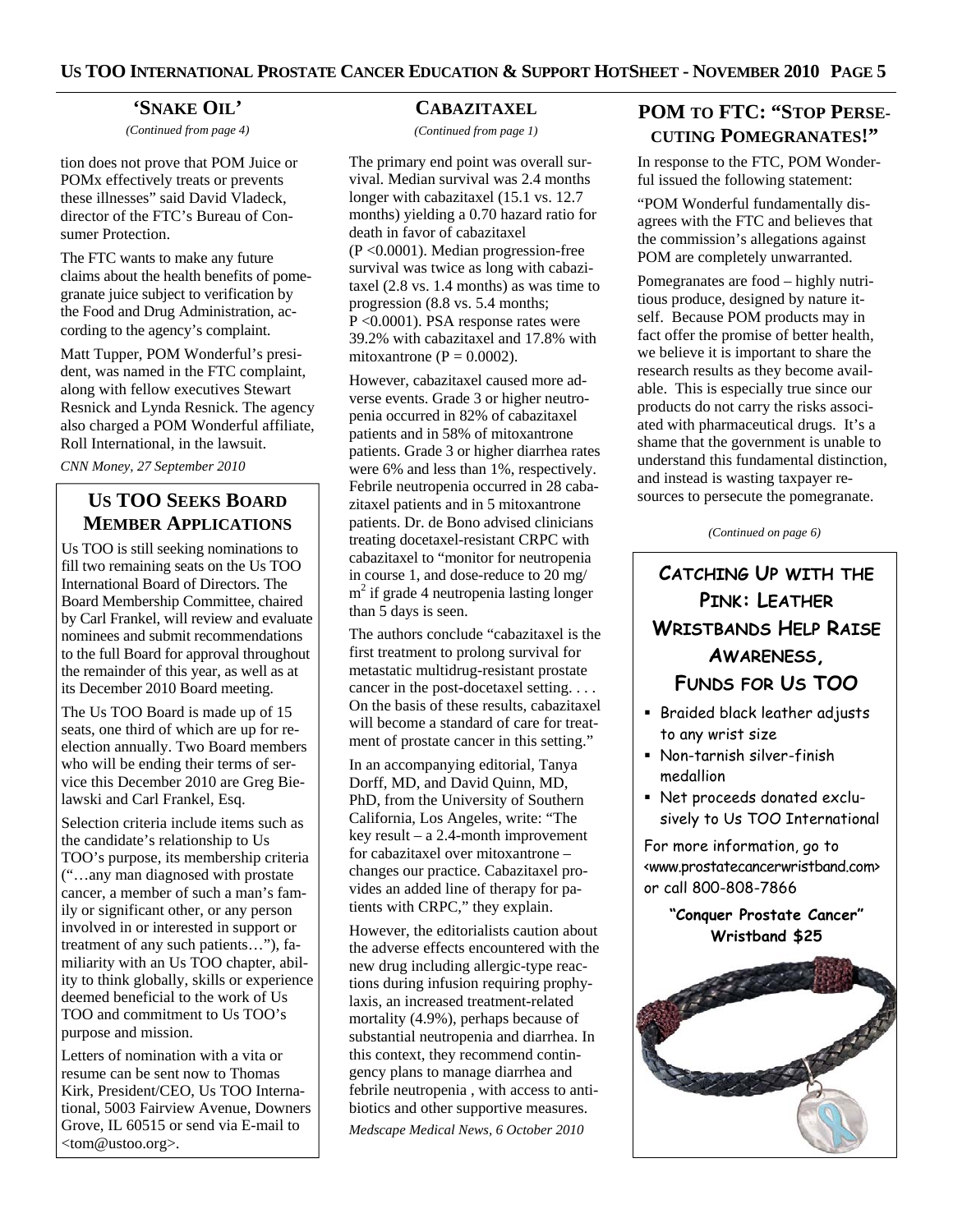#### **DOC MOYAD'S WHAT WORKS & WHAT IS WORTHLESS COLUMN, ALSO KNOWN AS "NO BOGUS SCIENCE" COLUMN**

**"I'm still on strike! We need more signatures on the CMS petition!"**

Mark A. Moyad, MD, MPH, University of Michigan Medical Center, Department of Urology

**Bottom Line:** Dr. Moyad is still on strike to raise attention to the national grass roots petition on Medicare reimbursement for FDA approved cancer drugs.

Do you want the determination of who might or might not get a cancer drug be decided by Medicare???? There is nothing I or any doctor can say in our columns that is as big as this....

So far, Us TOO has now received 1,244 signatures from individuals in 26 states. Great job! But can we hit 5,000 signatures from this great network of survivors and family members – to present at the CMS meeting on 17 November 2010?!?!

**Sign on today!** Please take a look at this petition at <www.ustoo.org> OR at your local Us TOO support group chapter meeting and sign it like Dr. Moyad did if you believe in this cause.

#### **Petition to National Medicare (CMS): Cover FDA Approved Cancer Treatments!**

"We the undersigned call on CMS Administrator Donald Berwick MD to stop potentially limiting access to FDA approved cancer treatments, such as Provenge, for men fighting advanced prostate cancer. Instead we want Dr. Berwick to demonstrate his commitment to patients, their families, and health care professionals by providing his full support for appropriate unrestricted access and coverage by Medicare."

#### Mail signed and completed petition pages by November 5th to:

Tom Kirk, President & CEO, Us TOO International, 5003 Fairview Ave., Downers Grove, IL 60515.

Questions? Contact Tom Kirk at tom@ustoo.org or call (630) 795-1002.

*Editors' note*: In the spirit of information sharing, we have invited certain physicians and others to provide comments and opinions for Us TOO's *HotSheet.* It is our desire to enrich the content of the *HotSheet* to empower the reader. The columns by Drs. Chodak, Moyad and Myers contain the opinions and thoughts of its author and is not necessarily those of Us TOO International.

# **ABOUT THIS CMS MEETING**

In his column, Dr. Moyad mentions that all collected petition signatures will be presented at a CMS meeting on Nov 17, 2010. The meeting will be conducted by the Medicare Evidence Development & Coverage Advisory Committee (MEDCAC) of the Centers for Medicare & Medicaid Services (CMS). Discussion will focus on the currently available evidence regarding the clinical benefits and harms of on-label and off-label use of Autologous Cellular Immunotherapy Treatment of Metastatic Prostate Cancer (aka Provenge), and if it is adequate for the Committee to advise that the treatment costs be covered by Medicare. This meeting is open to the public and will also be broadcast via a Webinar. You must register for the Webinar portion of the meeting by 5 pm EST, Wed, Nov 10, 2010. Go to <www.ustoo.org> to find the specific registration link.

#### What effect does coffee consumption or caffeine have on prostate cancer?

**ASK DOCTOR SNUFFY MYERS**

As long as I have been in medicine, it seems that folks keep trying to find something wrong with coffee or caffeine. Instead of problems, research keeps finding benefits. Talk about the law of unintended consequences!

So, my review of the literature shows that habitual coffee consumption is associated with a drop in overall risk of death and a reduction in many common diseases including Parkinson's and many cancers. Now, it is important to know that coffee is more than caffeine: freshly brewed coffee is rich in many of the same polyphenols found in tea. It also has a range of other chemicals thought be beneficial, including caffeic acid. As far as cancer risk is concerned, habitual coffee consumption appears to reduce the risk of liver, kidney, colon

#### **POM TO FTC**

*(Continued from page 5)* 

We do not make claims that our products act as drugs. What we do, rather, is communicate, through advertising, the promising science relating to pomegranates. Consumers and their health providers have a right to know about this research and its results.

We stand behind the vast body of scientific research documenting the healthy properties of Wonderful variety pomegranates. For more than a decade, we have provided over \$34 million to support scientific research on pomegranates, working with top researchers, including a Nobel Laureate, at leading universities around the globe. To date, more than 55 studies on POM products, including 19 clinical trials, have been published in peer reviewed journals. The results have been encouraging and many additional studies are in progress.

POM believes very strongly in its first amendment rights to communicate the promising results of our extensive scientific research program on pomegranates. We believe the FTC is violating POM's constitutional rights to share useful and important information with the public, and therefore we have initiated a separate lawsuit to preserve these rights."

*POM Wonderful , 27 September 2010* 

and premenopausal breast cancer. On the other hand, there appears to be no association at all between coffee consumption and cancers of the ovary, pan-

creas and prostate.

As with anything in life, coffee in excess is not completely free of risk. Atrial fibrillation is one of the most common heart problems. One major problem with atrial fibrillation is that it can cause blood clots to form in the heart and when these blood clots migrate, they can block arterial blood flow, causing strokes and other problems. As a result, chronic atrial fibrillation is managed by anticoagulation with warfarin, with the resulting risk of bleeding and bone loss. Atrial fibrillation is often triggered by stress, too much alcohol and too much coffee. Excess coffee, especially late in the day, can cause insomnia.

*(Continued on page 8)*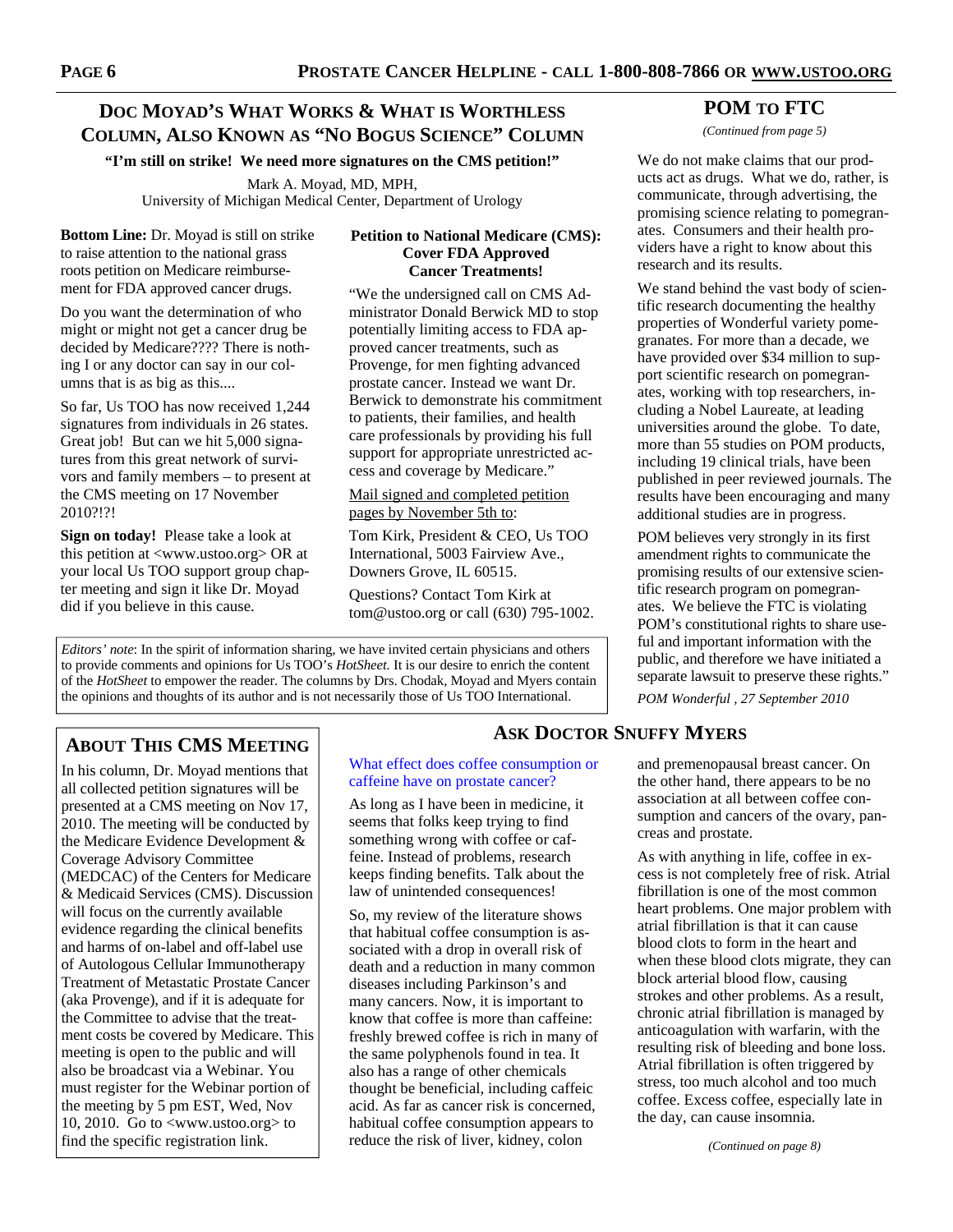**DOCTOR CHODAK'S BOTTOM LINE**

Anyone enjoying their pomegranate juice is likely to be upset by the government's warning to POM Wonderful. Their ads suggested that studies had shown it was good for men with prostate cancer. Here are the facts about what is known.

- Pomegranate juice slows the growth of prostate cancer cells growing in a plastic dish.
- Mice given prostate cancer had slower growth of the tumor if they were taking pomegranate juice.
- Pomegranate juice slowed the rate of PSA rise in men with a biochemical failure after local treatment.

**The Bottom Line:** Although encouraging, none of these results prove that pomegranate juice is worthwhile in men with prostate cancer. According to the Dietary Supplement Health and Education Act of 1994, dietary supplements cannot make false claims about the effect and they must state, "It is not intended to diagnose, treat, cure, or prevent any disease." This prevents any company from misrepresenting the results from studies it helps finance. Although everyone is hopeful that dietary products and supplements can help fight prostate cancer, the truth is they must be properly studied before any claims can be made. This is not the only company selling supplements that oversteps the boundary for proper advertising, which means men should view any such ads with caution.

Although the value of supplements remains uncertain, important progress has been made with conventional medications for men with metastatic disease. One of them is Jevtana, which was recently approved by the FDA for men getting worse despite receiving Taxotere. Clinical studies showed that it significantly improved survival although more men getting Jevtana died from complications compared to the control group. Even though this is likely to frighten many men, the fact is that medications that would have helped reduce the risk of dying from an infection could not be given. Now, all men getting Jevtana are advised to get these medications, which should lower the risk.

**The Bottom Line:** Despite the potential for serious side effects, this is yet another advance for men with progressive metastatic disease and it should be discussed as one of the options.

Other new developments for progressive disease also are actively being studied. One of them called custirsen is a protein that inhibits the formation of clusterin, which normally helps cancer cells grow better. Custirsen is being combined with Taxotere and prednisone to see if it does a better job than these two drugs given alone. Now, not only do men with advanced disease have the option of getting Taxotere, Provenge, or Jevtana, but other drugs such as custirsen, abiraterone and MDV3100 may become available.

**The Bottom Line:** It seems that research in prostate cancer has been accelerating with new options now available and more on the horizon. If they all gain approval, doctors will face an interesting challenge; what is the best sequence for using all these options?

These ongoing studies of new drug therapies are in sharp contrast to studies of non-drug treatments. In two very disturbing reports, the authors found that the benefits of radiation compared to watchful waiting or no initial treatment could not be determined after reviewing all articles published in medical journals. They also could not find proof that one form of radiation was superior to another and not one comparative study was published for proton beam therapy.

**The Bottom Line:** To borrow the famous line "Houston, I think we have a problem", this disparity between approval requirements for drugs compared to non-drug treatments is absolutely crazy. Why shouldn't they be the same? Don't doctors have an ethical obligation to prove that every treatment they use definitely improves men's survival or quality of life beforehand? Although they would be costly to do, expense does not keep drug studies from being done, which routinely cost several hundred million dollars to complete. The reason why the studies are not done is mostly about business. Why do a timeconsuming study when the government's rules permit reimbursement for non-drug therapies without proof they actually work? Had similar requirements existed years ago, we would know by now which therapies improve survival and which ones do not. Perhaps the testing requirement for drugs should be removed but

then we would worry about how many men would be harmed or get an ineffective treatment. Ultimately, patients may have to raise their voices and demand that the rules for approving treatments are consistent so they can finally find out which treatments truly help them.

Although some new treatments are moving along through the testing process, many do not. Sunitinib combined with prednisone in men failing chemotherapy did not improve survival. Zibotentan also failed to show a benefit in men with advanced disease but is still undergoing testing for other stages.

**The Bottom Line:** These studies reinforce that drugs useful for one type of cancer do not necessarily work in other cancers. Although testing new drugs is both expensive and time consuming, it is critical to find out which ones are helpful.



You've probably seen all the NFL players in pink gear the past few years in October for Breast Cancer Awareness Month. We support PCF's petition to urge the NFL to wear light blue for Prostate Cancer Awareness. Take a few seconds to sign the petition to show that the prostate cancer community wants to see the NFL step up for the cause of prostate cancer: <http://apps.facebook.com/causes/petition s/552>. THANK YOU!